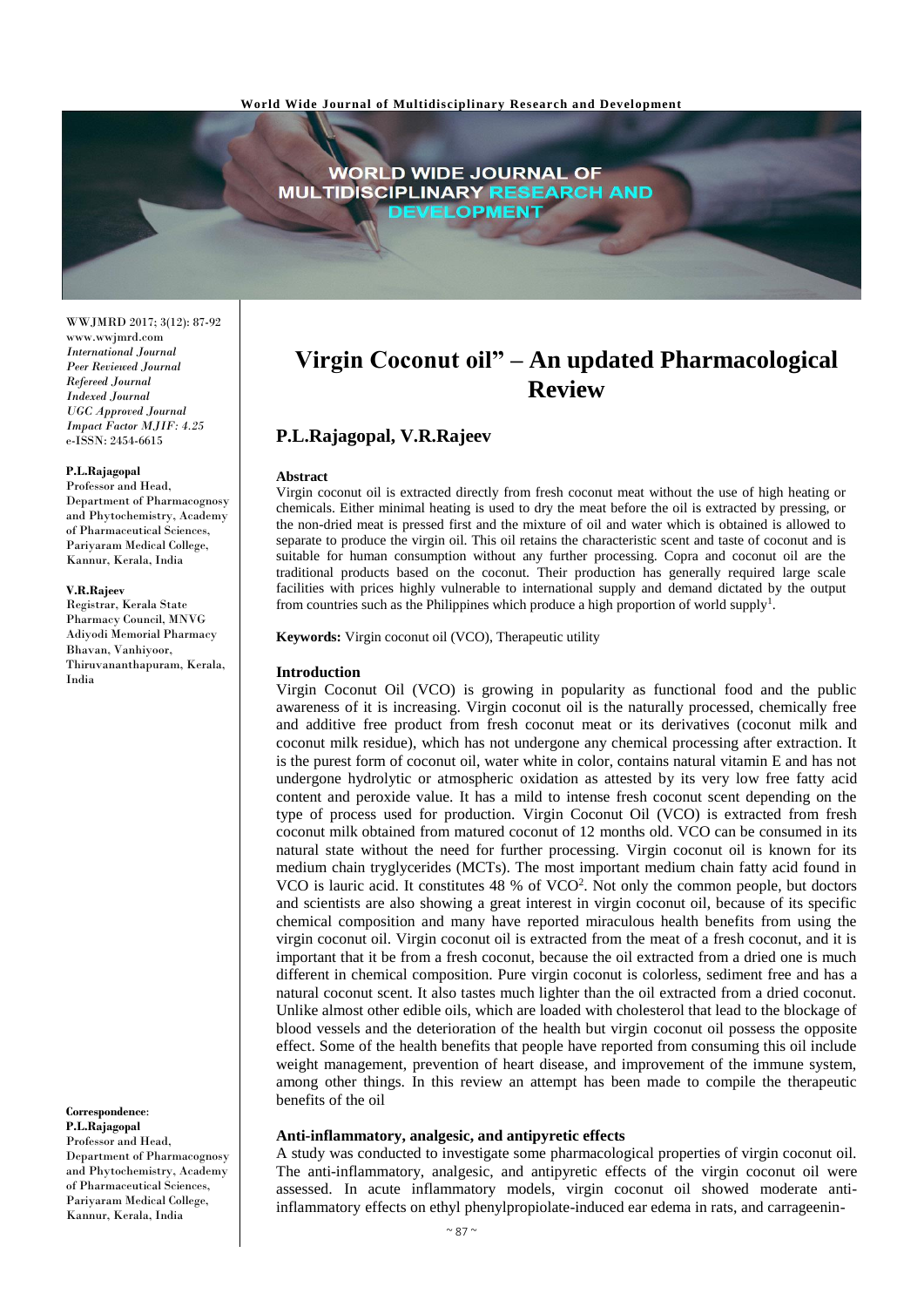and arachidonic acid-induced paw edema. Virgin coconut oil exhibited an inhibitory effect on chronic inflammation by reducing the transudative weight, granuloma formation, and serum alkaline phosphatase activity. Virgin coconut oil also showed a moderate analgesic effect on the acetic acidinduced writhing response as well as an antipyretic effect in yeast-induced hyperthermia. The study confirms the antiinflammatory, analgesic, and antipyretic properties of virgin coconut oil<sup>3</sup>.

## **Antiapoptosis effect**

A study was conducted for evaluating the possibility of using virgin coconut oil as new potential antiapoptosis agent to combat lung cancer was evaluated. In the present study two lung cancer cell lines were exposed to series of concentration of virgin coconut oil for 72 hrs. Upon treatment, the morphological changes of the cancer cells were observed. The apoptosis assay using Annexin V-FITC kit was also carried out. The results showed that virgin coconut oil at IC50 value of 12.04% (v/v) and 8.64% (v/v) induced apoptosis in NCI-H1299 and A549 lung cancer cell lines, respectively, with 3.57% and 4.20% of the apoptotic cells following treatment. The findings reveal that virgin coconut oil can induce cell death of lung cancer cells and safe to be consumed<sup>4</sup>.

# **Oxidative stability effect**

A study was designed to evaluate oxidative stability of coconut oil during 12 month of storage. The progress of lipid oxidation was assessed by measuring peroxide value, p-anisidine value and total oxidation value. The low peroxide value signifies a high oxidative stability, while panisidine values were in the range 0.19-0.87. Fourier transform infrared spectroscopy was used to monitor the peak changes as effect of oxidation during storage. The prominent peak change observed during storage of coconut oil was at frequency 1742 cm-1 which corresponded to the ester carbonyl functional group of the triglycerides resulted from the hydroperoxide decompositions. These results suggest that coconut oil during 12 month on storage keeps its good chemical properties<sup>5</sup>.

#### **Antihypercholesterolemic effect**

A study has been carried out to evaluate the effect of feeding two types of virgin coconut oils. Virgin coconut oil produced by a standard drying method (A) or the oil prepared by fermentation process (B). Nine groups of New Zealand White male rabbits ( $n = 6$ /group) were used in this study. Group 1 and 2 animals were treated with 0.9% normal saline, but fed either with a normal or cholesteroladded diet (negative control), respectively. Group 3 - 5 and 6 - 8 were given orally with the different volume (0.5, 1.0 and 2.5 ml/kg/day) of virgin coconut oil A or virgin coconut oil B followed by the cholesterol-added diet. Group 9 were treated with 5 mg/kg Atorvastatin and fed a cholesterol-added diet. All groups were treated for 8 weeks and blood samples were taken from the marginal ear vein prior to treatment (day 0), weeks 4 and 8 for the analysis of plasma. The rabbits fed with different volume of virgin coconut oils showed significant ( $P < 0.05$ ) reduction in plasma cholesterol and LDL cholesterol levels compared to the control group in weeks 4 and 8. The triglycerides level increased significantly  $(P < 0.05)$  on week 4 before reduced on week 8, to a level that is still significant when compared

to week 0. The HDL level also increased significantly ( $P <$ 0.05) on weeks 4 and 8 after treatment. Fatty acid analysis revealed the presence of all important fatty acids. Both virgin coconut oils showed insignificant effect on all parameters measured when compared together.From the findings we can say that the MARDI-produced virgin<br>coconut oils possess great potentials as coconut oils possess great potentials as antihypercholesterolemic agent<sup>6</sup>.

## **Antidiabetic effect**

Hot extracted virgin coconut oil has been shown to possess better antioxidant properties than cold extracted virgin coconut oil. These properties were exploited to study the antidiabetic effects of hot extracted virgin coconut oil and cold extracted virgin coconut oil in diabetic rats. Four groups 8 rats each, first group served as non-diabetic control remaining groups were made diabetic and force fed with 2 ml alcoholic extracts of commercial coconut oil, cold extracted virgin coconut oil and hot extracted virgin coconut oil for 21 days. Blood glucose once in 5 days, body weight gain, food intake once in a week and water intake and urine output daily, were monitored. Animals were sacrificed at the end of 21 days. The results indicated hot extracted virgin coconut oil reduced blood glucose and lipids like total cholesterol, tri- glycerides, Low and Very Low Density Li- poprotein and thiobarbutyric acid reactive substances increased the antioxidant status by elevating activities of anti- oxidant enzymes such as superoxide dismutase, catalase, glutathione peroxidase,, glutathione concentration and decreased lipid peroxidation in liver than cold extracted virgin coconut oil. These pharmacological properties exhibited could be due to polyphenolic and other antioxidants content present in hot extracted virgin coconut  $\delta$ <sup>7</sup>.

#### **Oxidative stress reduction effect**

A study was conducted to investigate the influence of virgin coconut oil on the malondialdehyde level in the heart tissue of rats fed with heated palm oil. Thirty two male Sprague-Dawley rats were equally assigned into four groups and fed as follows. Control-group with normal rat chow; virgin coconut oil group with rat chow and supplemented with 1.43ml/kg body weight of virgin coconut oil, Five times heated palm oil 5 times heated palm oil-group with rat chow fortified with 15% weight/weight (w/w) of 5times heated palm oil; and 5times heated palm oil + virgin coconut oil group with rat chow fortified with 15% w/w of 5HPO plus 1.43ml/kg body weight of virgin coconut oil simultaneously. The treatment has been carried out for four months. After words, the thirty two rats were sacrificed and heart tissues were harvested for biochemical analyses. There was a significant decrease in peroxide value in the virgin coconut oil. The malondialdehyde level in the virgin coconut oil and 5times heated palm oil+virgin coconut oil groups was reduced significantly compared to the 5times heated palm oil group. The results showed that supplementation of virgin coconut oil reduced the oxidative stress as depicted with decrease in peroxide value and malondialdehyde level<sup>8</sup>.

# **Anti-bacterial effect**

Many strains of *Staphylococcus aureus* have exhibited antibiotic resistance and the antibiotics that are currently in the market have severe side effects. So to promote the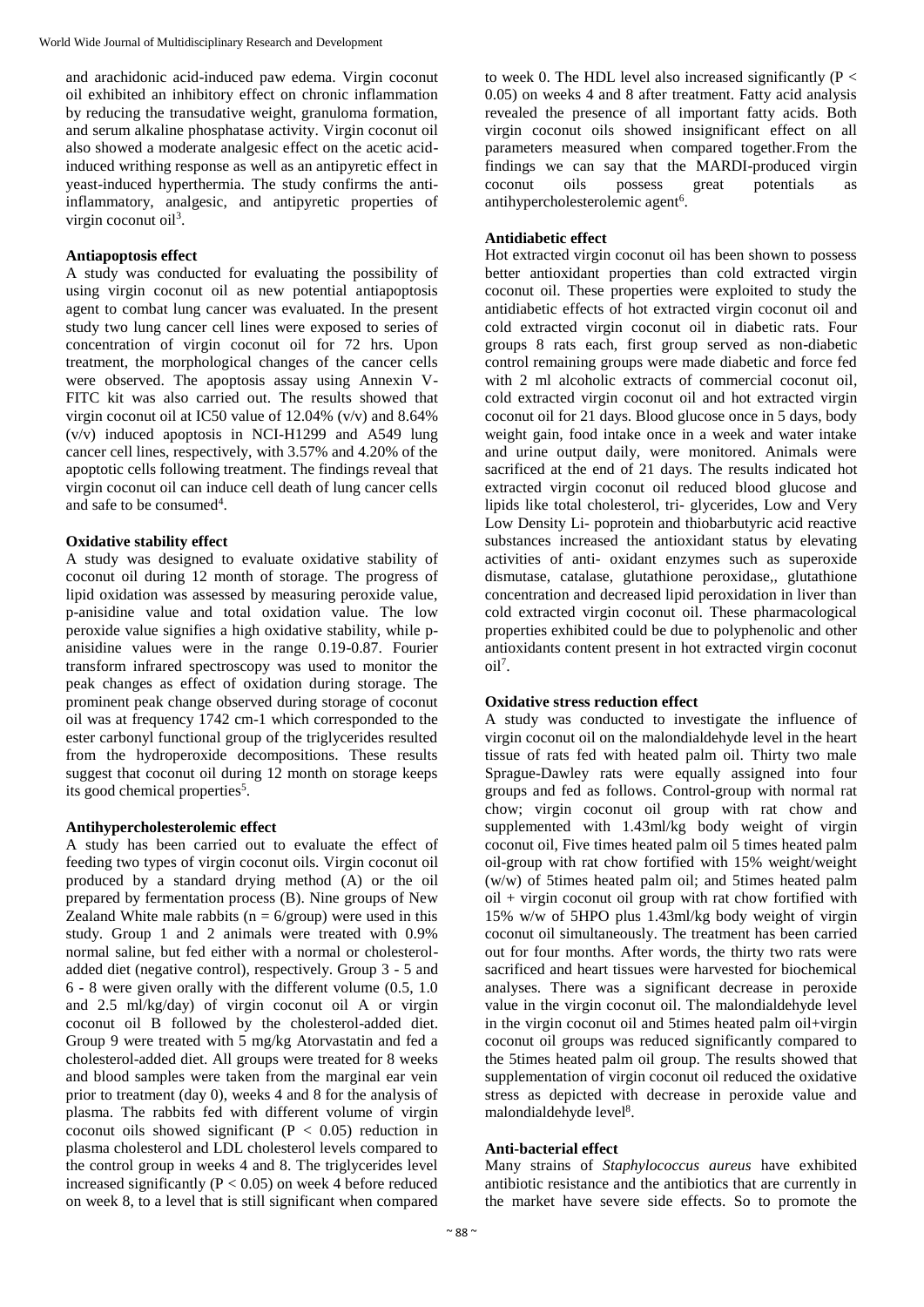natural treatments, as opposed to artificial treatments, to inhibit S. aureus biofilm formation. This may lead to the rescuing of lives, as S. aureus biofilm formation is a key virulence factor of this pathogen. By examining effective dosage levels of olive and coconut oil-based soaps to inhibit biofilm formation, this investigation seeks to find natural remedies for S. aureus infections. A standard crystal violet assay was used to test the antibacterial activities of the agents, extra virgin olive and coconut oil based soaps. The overall trend supports the hypothesis that the agents possess antimicrobial properties that inhibit S. aureus biofilm formation. It is also found that the threshold value of agents for inhibition of S. aureus biofilm formation lies between 0.1% and 0.01%. More diluted concentrations of those agents are not as effective against  $S$ . aureus biofilms<sup>9</sup>. Another study was conducted to determine the antibacterial activity of the enzymatic hydrolyzed of virgin coconut oil and palm kernel oil, which produce a combination of lauric acid and monolaurin. Hydrolysis process was done by the enzyme lipase which was active at 1.3 position. The hydrolyzed oil then tested for antibacterial activity against *Staphylococcus aureus, Escherichia coli* and *Salmonella thypi* using agar diffusion method with paper disc with diameter of 6 mm. Antibacterial activity test carried out on virgin coconut oil and palm kernel oil, hydrolyzed virgin coconut oil and palm kernel oil each at 25% concentration, 50%, 75% and 100%. Antibacterial activity of the test material compared with chloramphenicol (30 µg) and tetracycline (30 µg). The results showed that the optimum hydrolysis time is 14 hours. There is low and similar antibacterial activity of virgin coconut oil and palm kernel oil. Hydrolyzed virgin coconut oil and palm kernel oil show higher antibacterial activity than virgin coconut oil and palm kernel oil. There is an increase of antibacterial activity by increased levels of hydrolyzed virgin coconut oil and palm kernel oil. Antibacterial activity against S. aureus was higher than S. thypi and E. coli. Antibacterial activity of the test material is lower than the standard chloramphenicol and tetracycline<sup>10</sup>.

Another study was conducted to investigate the antimicrobial activity of commercial virgin coconut oil. Agar well diffusion test and disc diffusion test were first done to test on both methanol extracted oil and pure oil samples against four types of bacteria. Both methods showed no antimicrobial activity. Broth dilution method was then done to determine the minimum inhibitory concentration of the oil samples against eight types of bacteria. Again, no antimicrobial activity was observed. In turn, gram negative bacteria like; Coccus, Bacillus, Streptobacillus and Coccobacillus were isolated from all the oil samples. The triglyceride in the oil samples have to be broken down to monoglyceride or free fatty acids by enzyme lipases in order to exert antimicrobial activity. Bacteria have the ability to produce non-specific enzymes to release free fatty acids and sn1, 3 lipase to produce sn-2 monoglyceride. In fact, the free lauric acids released by lipase only possess weak antimicrobial activity and the sn-2 monoglycerides formed may not exert any antimicrobial activity. Bacteria were isolated from the oil samples because raw and unprocessed coconut meat can support growth of bacteria and no sterilization is done to prevent microbial contamination<sup>11</sup>.

Another study has been designed to evaluate the lipid components of virgin coconut oil for the control of

*Clostridium difficile*. Virgin coconut oil and its most active individual fatty acids were tested to evaluate their antimicrobial effect on C. difficile in vitro. The data indicate that exposure to lauric acid (C12) was the most inhibitory to growth  $(P<.001)$ , as determined by a reduction in colony-forming units per milliliter. Capric acid (C10) and caprylic acid (C8) were inhibitory to growth, but to a lesser degree. Virgin coconut oil did not inhibit the growth of C. difficile; however, growth was inhibited when bacterial cells were exposed to 0.15–1.2% lipolyzed coconut oil. Transmission electron microscopy (TEM) showed the disruption of both the cell membrane and the cytoplasm of cells exposed to 2mg/mL of lauric acid. Changes in bacterial cell membrane integrity were additionally confirmed for virgin coconut oil and select fatty acids using Live/Dead staining. This study demonstrates the growth inhibition of C. difficile mediated by medium-chain fatty acids derived from virgin coconut  $oil<sup>12</sup>$ .

# **Antioxidant effect**

The antioxidant activity was determined using DPPH radical-scavenging activity and the amount of virgin coconut oil extract to decrease the DPPH radical concentration by 50% is  $5.07 \pm 0.19$  mg/L. The study shows that the oil possess significant antioxidant effect<sup>13</sup>.

# **Antiviral effect**

A study has been carried out to ascertain the antiviral activity of the virgin coconut oil. A minimum of 50 ml of coconut oil would contain 20 to 25 grams of lauric acid, which indicates that the oil is metabolized in the body to release monolaurin which is an antibiotic and an antiviral agent. Among the saturated fatty acids, lauric acid has the maximum antiviral activity. Based on this research, the first clinical trial using monolaurin as monotherapy on some of the HIV patients was conducted recently. The findings suggests that the initial trial confirmed the anecdotal reports that coconut oil does have an anti-viral effect and can beneficially reduce the viral load of HIV patients. The positive anti-viral action was seen not only with the monoglyceride of lauric acid but with coconut oil itself. This indicates that coconut oil is metabolized to monoglyceride forms of C-8, C-10, C- 12 to which it must owe its anti-pathogenic activity $14$ .

# **Anti-ulcerogenic effect**

A study was conducted to determine the antiulcer potential of virgin coconut oil, either extracted by wet process (VCOA) or fermentation process (VCOB), and to compare their effectiveness against the copra oil (CO) using the HCl/ethanol-induced gastric ulcer model. In the antiulcer study, rats ( $n = 6$ ) were pre-treated orally for 7 consecutive days with distilled water (vehicle), 100 mg/kg ranitidine (positive group) or the respective oils (10, 50, and 100% concentration). One hour after the last test solutions administration on Day 7th, the animals were subjected to the gastric ulcer assay. Macroscopic and microscopic analyses were performed on the collected rat's stomachs. From the results obtained, the chemical analysis revealed i) the presence of high content of lauric acid followed by myristic acid and palmitic acid in all oils and; ii) the significant ( $p < 0.05$ ) different in anisidine- and peroxidevalue, percentage of free fatty acid, total phenolic content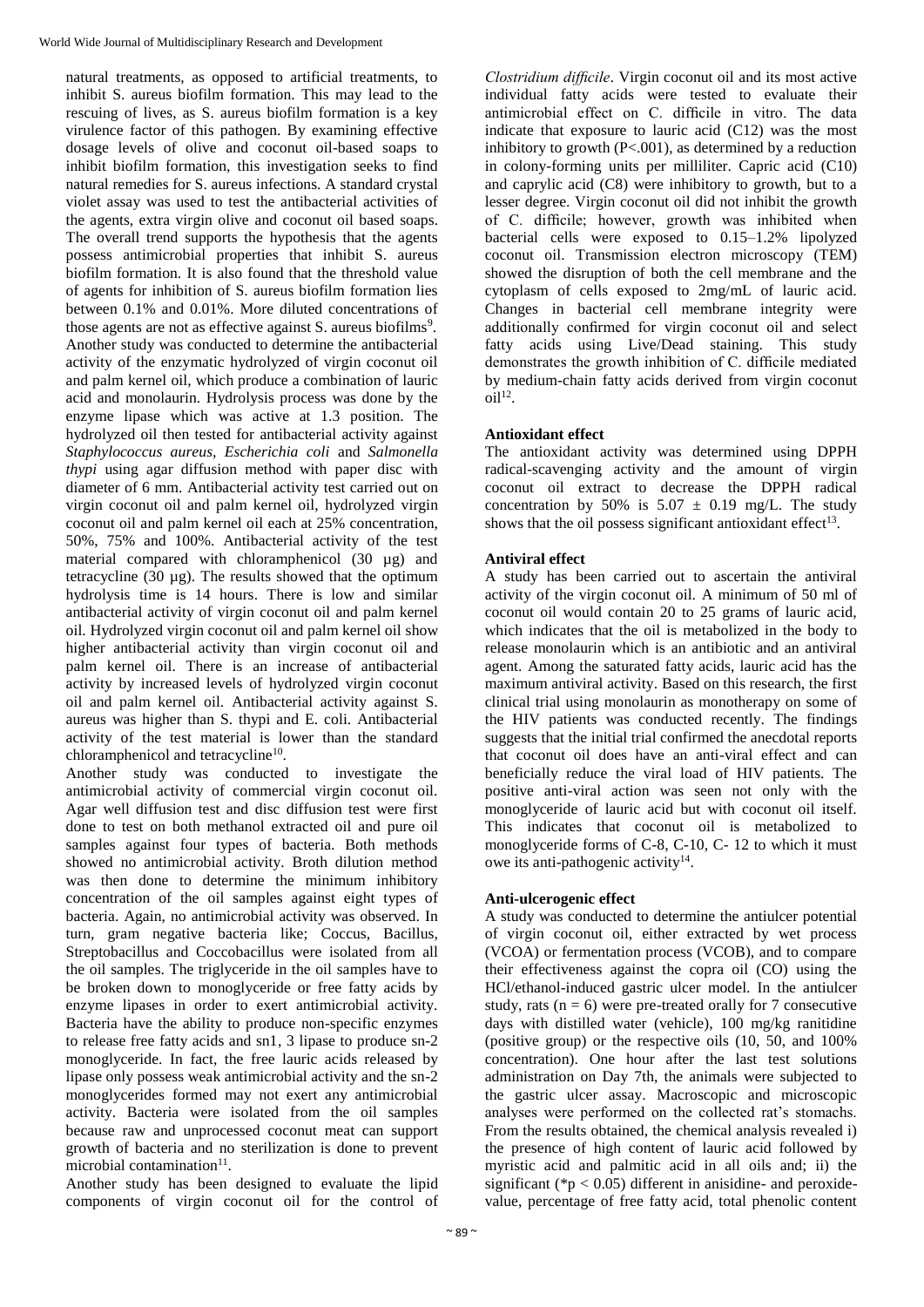and total antioxidant activity among the oils. The animal study demonstrated that all oil possess significant ( $p <$ 0.05) antiulcer activity with VCOB being the most effective oil followed by VCOA and CO. The macroscopic observations were supported by the microscopic findings. Interestingly, all oils were more effective than 100 mg/kg ranitidine (reference drug). In conclusion, coconut oils exert remarkable antiulcer activity depending on their methods of extraction, possibly via the modulation of its antioxidant and anti-inflammatory activity<sup>15</sup>.

# **Cardioprotective effect**

Emphasis on diet to improve the cardiovascular (CV) risk profile has been the focus of many studies. The chemical properties and the manufacturing process of VCO make this oil healthier than its copra-derived counterpart. The study highlights the mechanism through which saturated fatty acids contribute to CV disease (CVD), how oils and fats contribute to the risk of CVD, and the existing views on VCO and how its cardioprotective effects may make this a possible dietary intervention in isolation or in combination with exercise to help reduce the burden of CVDs. Virgin coconut oil may have a role to play in reducing the risk of CVD, thereby aiding in controlling the rising global burden of this non-communicable disease<sup>16</sup>.

# **Hepatoprotective effect**

The present study aims to determine the hepatoprotective effect of MARDI-produced virgin coconut oils, prepared by dried- or fermented-processed methods, using the paracetamol-induced liver damage in rats. Liver injury induced by 3 g/kg paracetamol increased the liver weight per 100 g bodyweight indicating liver damage. Histological observation also confirms liver damage indicated by the presence of inflammations and necrosis on the respective liver section. Interestingly, pretreatment of the rats with 10, but not 1 and 5, mL/kg of both VCOs significantly reduced the liver damage caused by the administration of paracetamol, which is further confirmed by the histological findings. From the findings it is confirmed that VCO possessed hepatoprotective effect<sup>17</sup>.

# **Nephroprotective effect**

A study was conducted to evaluate the remedial effect of virgin coconut oil on renal dysfunction in diabetic rats. Fifteen albino wistar rats were divided in to three groups. Fifteen albino Wistar rats were divided into 3 groups that comprise normal control group (Group I) and diabetic control group (Group II) fed with normal rat chows and a diabetic test group (Group III) fed with 10% VCO diet. Group II and Group III were made diabetic by single intra peritoneal injection of 150mg/kg of freshly prepared alloxan monohydrate. After 72 hours of alloxan injection, fasting blood glucose was tested to confirm diabetes mellitus. After 3 weeks, the animals were anaesthetized and sacrificed to collect blood samples for renal function analysis. The creatinine, urea, and blood urea nitrogen values of Group II were significantly different from those of Group I and Group III at  $P < 0.001$ . Also, there was significant difference  $(P< 0.05)$ in total protein value between Group II (4.42  $\pm$  0.47mg/dL) and Group I(5.78 $\pm$ 0.12mg/dL)as well as Group III (5.86  $\pm$  0.19mg/dL), but there was no significant difference between that of Group I and Group III(5.78  $\pm$  0.12mg/dLand5.86  $\pm$ 

0.19mg/dL,resp.).Thus, VCO is effective in preventing renal damage in diabetic patients<sup>18</sup>.

## **Antihypertensive effect**

A study was performed to explore the effects of virgin coconut oil (VCO) in male rats that were fed with repeatedly heated palm oil on blood pressure, plasma nitric oxide level, and vascular reactivity. Thirty-two male Sprague-Dawley rats were divided into four groups: (i) control (basal diet), (ii) VCO (1.42 mL/kg, oral), (iii) fivetimes-heated palm oil (15%) (5HPO), and (iv) five-timesheated palm oil (15%) and VCO (1.42 mL/kg, oral) (5HPO + VCO). Blood pressure was significantly increased in the group that was given the 5HPO diet compared to the control group. Blood pressure in the  $5HPO + VCO$  group was significantly lower than the 5HPO group. Plasma nitric oxide (NO) level in the 5HPO group was significantly lower compared to the control group, whereas in the 5HPO + VCO group, the plasma NO level was significantly higher compared to the 5HPO group. Aortic rings from the 5HPO group exhibited attenuated relaxation in response to acetylcholine and sodium nitroprusside as well as increased vasoconstriction to phenylephrine compared to the control group. Aortic rings from the  $5HPO + VCO$  group showed only attenuated vasoconstriction to phenylephrine compared to the 5HPO group. In conclusion, VCO prevents blood pressure elevation and improves endothelial functions in rats fed with repeatedly heated palm oil<sup>19</sup>.

## **Skin protectant**

Atopic dermatitis (AD) is a chronic skin disease characterized by defects in the epidermal barrier function and cutaneous inflammation, in which transepidermal water loss (TEWL) is increased and the ability of the stratum corneum to hold water is impaired, causing decreased skin capacitance and hydration. This study investigated the effects of topical virgin coconut oil (VCO) and mineral oil, respectively, on SCORAD (SCORing of Atopic Dermatitis) index values, TEWL, and skin capacitance in pediatric patients with mild to moderate AD, using a randomized controlled trial design in which participants and investigators were blinded to the treatments allocated. Patients were evaluated at baseline, and at 2, 4, and 8 weeks. A total of 117 patients were included in the analysis. Mean SCORAD indices decreased from baseline by 68.23% in the VCO group and by 38.13% in the mineral oil group ( $P < 0.001$ ). In the VCO group, 47% (28/59) of patients achieved moderate improvement and 46% (27/59) showed an excellent response. In the mineral oil group, 34% (20/58) of patients showed moderate improvement and 19% (11/58) achieved excellent improvement. The VCO group achieved a post-treatment mean TEWL of 7.09 from a baseline mean of 26.68, whereas the mineral oil group demonstrated baseline and post-treatment TEWL values of 24.12 and 13.55, respectively. In the VCO group, post-treatment skin capacitance rose to 42.3 from a baseline mean of 32.0, whereas that in the mineral oil group increased to 37.49 from a baseline mean of 31.31. Thus, among pediatric patients with mild to moderate AD, topical application of VCO for eight weeks was superior to that of mineral oil based on clinical (SCORAD) and instrumental (TEWL, skin capacitance) assessments $20,21$ .

# **Anticancer (Breast Cancer) effect**

Breast cancer is the most common cancer amongst Malaysian women. Both the disease and its treatment can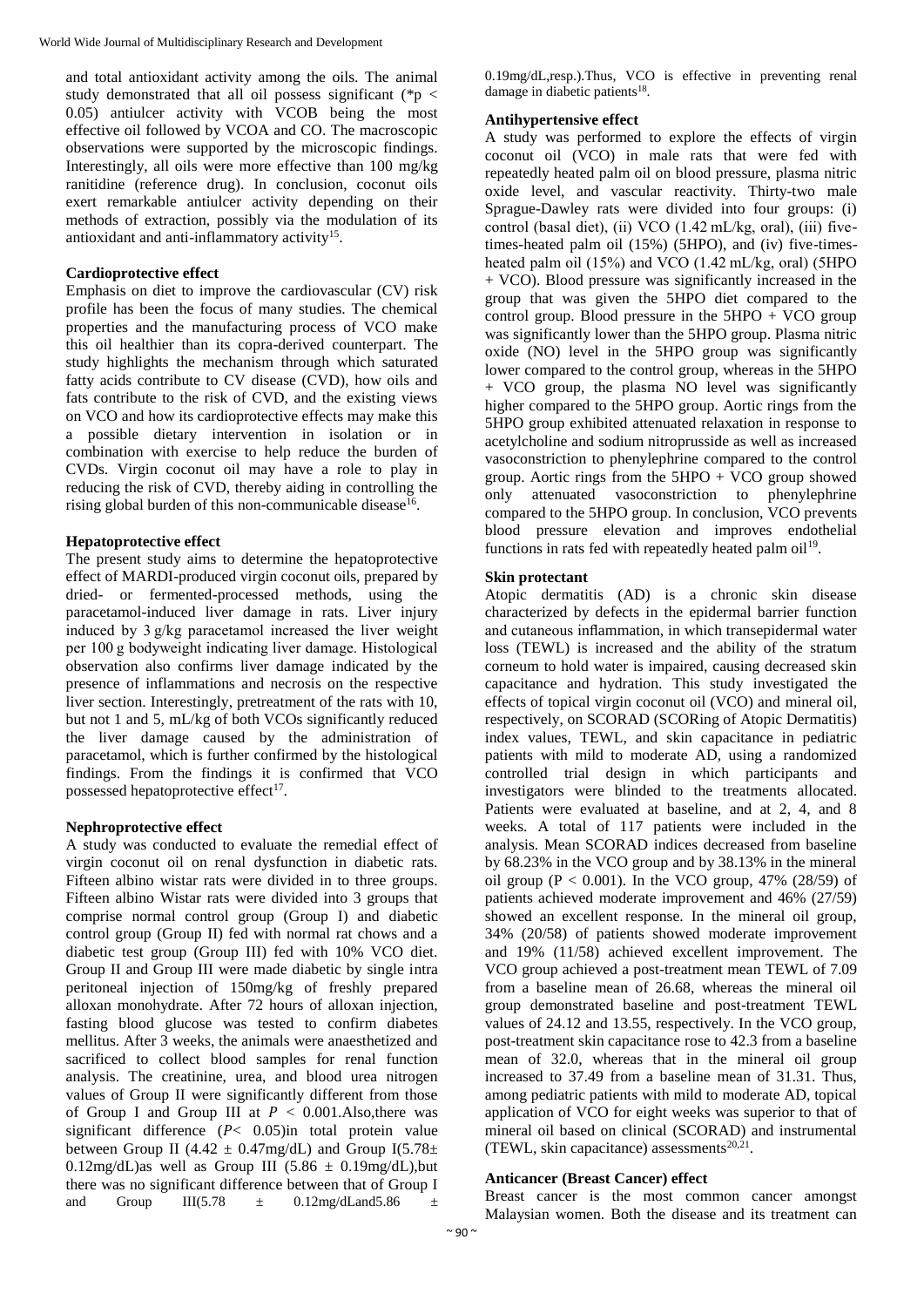disrupt the lives of the woman and adversely affect all aspects of life and thus can alter a woman's quality of life. The aim of this study was to examine the effect of virgin coconut oil (VCO) on the quality of life (QOL) of patients diagnosed with breast cancer. This was a prospective study of breast cancer patients admitted into the Oncology Unit of Hospital Universiti Sains Malaysia, Kubang Kerian, Kelantan, Malaysia. The sample consisted of 60 patients with stage III and IV breast cancer allocated to either an intervention group  $(n=30)$  or a control group  $(n=30)$ using a simple random table. QOL was evaluated from the first cycle of chemotherapy to the sixth cycle, and data were collected using a validated *Bahasa Malaysia* version of the European Organization for Research and Treatment of Cancer Quality of Life Questionnaire Breast Cancer Module (EORTC QLQ-C30) and its breast-specific module (QLQ-BR 23).The mean age of breast cancer patients was 50.2 (SD = 13.5) years. There were significant mean score differences for functioning and global QOL between groups ( $\alpha$  < 0.01). The intervention group also had better scores for symptoms including fatigue, dyspnea, sleep difficulties, and loss of appetite compared to the control group. Although there are deteriorations for sexual enjoyment, the intervention group exhibited improvement in breast functioning and symptom scores for body image, sexual function, future perspective, breast symptoms, and systemic therapy side effects.VCO consumption during chemotherapy helped improve the functional status and global QOL of breast cancer patients. In addition, it reduced the symptoms related to side effects of chemotherapy<sup>22</sup>.

# **Antiasthmatic effect**

Many studies have been done to evaluate the effect of various natural products in controlling asthma symptoms. Virgin coconut oil (VCO) is known to contain active compounds that have beneficial effects on human health and diseases. The objective of this study was to evaluate the effect of VCO inhalation on airway remodeling in a rabbit model of allergic asthma. The effects of VCO inhalation on infiltration of airway inflammatory cells, airway structures, goblet cell hyperplasia, and cell proliferation following ovalbumin induction were evaluated. Allergic asthma was induced by a combination of ovalbumin and alum injection and/or followed by ovalbumin inhalation. The effect of VCO inhalation was then evaluated via the rescue or the preventive route. Percentage of inflammatory cells infiltration, thickness of epithelium and mucosa regions, and the numbers of goblet and proliferative cells were reduced in the rescue group but not in preventive group. Analysis using a gas chromatography-mass spectrometry found that lauric acid and capric acid were among the most abundant fatty acid present in the sample. Significant improvement was observed in rescue route in alleviating the asthma symptoms, which indicates the VCO was able to relieve asthma-related symptoms more than preventing the onset of  $a$ sthma<sup>23</sup>.

# **Conclusion**

Virgin coconut oil is considered as popular functional edible oil due to public awareness with regard to its health benefits. That's the reason, the oil with minimum pharmacotherapeutic properties is gaining popularity in the modern society. From the existing literature, there are many health benefits including cardioprotective effects, anticancer, antibacterial, antifungal, and antiviral effects. However, more research is needed to provide conclusive evidence against its clinical applications.

# **References**

- 1. John Cretney and Adimaimalaga Tafuna', Tradition, Trade and Technology: Virgin Coconut Oil in Samoa, Chains of fortune: linking women producers and workers with global markets, 2004.
- 2. P. Rethinam, Virgin Coconut Oil Healthy Oil for all, Asian and Pacific Coconut Community, Indonesia
- 3. S Intahphuak, P.Khonsung and a Panthong. Antiinflammatory, analgesic, and antipyretic activities of virgin coconut oil. Pharmaceutical Biology, 2010; 48(2): 151–157
- 4. N A Kamalaldin, M R Yusop, S A Sulaiman and B H Yahaya. Apoptosis in lung cancer cells induced by virgin coconut oil. Regenerative Research, 2015;  $4(1):30-36.$
- 5. Laura Boemeke, Aline Marcadenti, Fernanda Michielin Busnello, Catarina Bertaso Andreatta Gottschall. Effects of Coconut Oil on Human Health, Open Journal of Endocrine and Metabolic Diseases 2015; 5:84-87.
- 6. Cecille dela Paz, Cecilia Jimeno, and Rody Sy. The Effect of Virgin Coconut Oil on Lipid Profile and Fasting Blood Sugar: A Phase I Clinical Trial. Philippine journal of internal medicine, 2010; 48(2 ):1- 6.
- 7. Mahadevappa Siddalingaswamy, Arunchand Rayaorth and Farhath Khanum. Anti-diabetic effects of cold and hot extracted virgin coconut oil. Journal of Diabetes Mellitus, 2011;1(4): 118-123
- 8. Kogilavani Subermaniam, Qodriyah Hj Md Saad, Srijit Das, and Faizah Othman. Virgin Coconut Oil (VCO) Decreases the Level of Malondialdehyde (MDA) in the Cardiac Tissue of Experimental Sprague-Dawley Rats Fed with Heated Palm Oil. Journal of Medical and Bioengineering, 2014;3(2):2-8
- 9. Sherif Elkattawy.The Effects of Extra Virgin Olive Oil and Virgin Coconut Oil based soaps on *Staphylococcus aureus* Biofilms, spring 2015.
- 10. Floriana Sundari Loung, Jansen Silalahi and Dwi Suryanto. Antibacterial activity of Enzymatic hydrolyzed of Virgin Coconut oil and Palm Kernel oil against Staphylococcus aureus, Salmonella thypi and Escherichia coli. International Journal of PharmTech Research, 2014;6(2): 628-633.
- 11. Chiaw Mei Sia, Hip Seng Yim and Choon Mei Lai. Commercial virgin coconut oil: assessment of antimicrobial potential. 2010; As. J. Food Ag- $Ind.,3(06):567-579$
- 12. Michael Shilling, Laurie Matt, Evelyn Rubin, Mark Paul Visitacion, Nairmeen A. Haller, Scott F. Grey, and Christopher J. Woolverton. Antimicrobial Effects of Virgin Coconut Oil and Its Medium-Chain Fatty Acids on Clostridium difficile, Journal of medicinal food, 2013;16 (12):1079–1085.
- 13. Z. Ahmad, R. Hasham, N. F. Aman Nor and M. R. Sarmidi. Physico-Chemical and Antioxidant Analysis of Virgin Coconut Oil Using West African Tall Variety. Journal of advanced research in materials science, 2015;13(1):1-10.